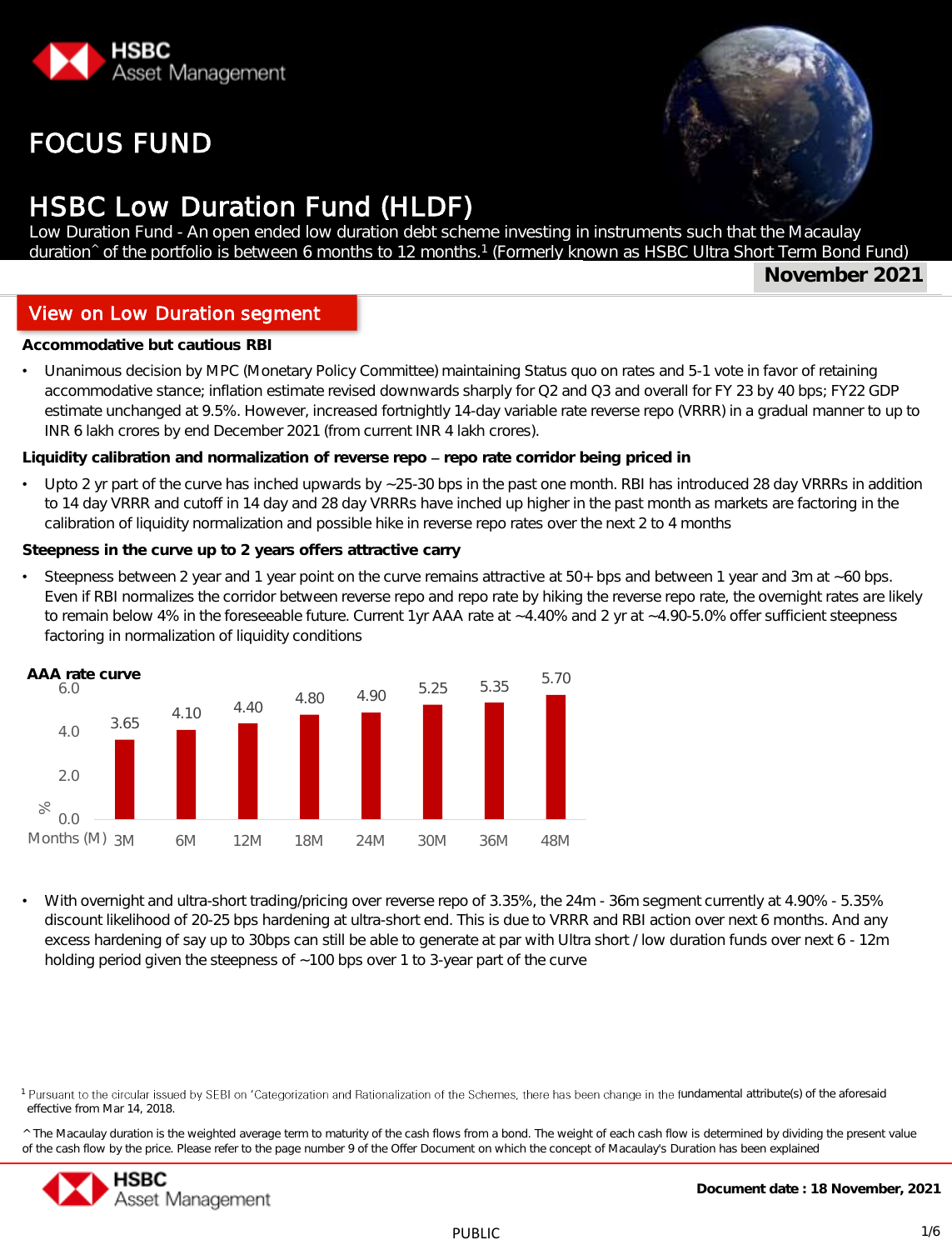|  |  | Portfolio |
|--|--|-----------|
|  |  |           |
|  |  |           |

| <b>Issuer</b>                                   | Rating            | % to Net<br><b>Assets</b> |
|-------------------------------------------------|-------------------|---------------------------|
| Money Market Instruments                        |                   |                           |
| Certificate of Deposit                          |                   | 9.73%                     |
| HDFC Bank Top 10                                | CRISIL A1+        | 9.73%                     |
| Corporate/ PSU Debt                             |                   |                           |
| Corporate Bonds / Debentures                    |                   | 54.71%                    |
| National Bk for Agriculture & Rural Dev. Top 10 | <b>CRISIL AAA</b> | 8.25%                     |
| Export Import Bank of India Top 10              | CRISIL AAA        | 8.22%                     |
| L&T Finance Top 10                              | <b>CRISIL AAA</b> | 8.01%                     |
| REC Top 10                                      | CARF AAA          | 6.10%                     |
| Housing Development Finance Corp Top 10         | CRISIL AAA        | 6.05%                     |
| HDB Financial Services Top 10                   | CRISIL AAA        | 6.05%                     |
| Reliance Industries Top 10                      | CRISIL AAA        | 6.01%                     |
| Bajaj Finance                                   | <b>CRISIL AAA</b> | 3.94%                     |
| Power Grid Corporation of India                 | <b>CRISIL AAA</b> | 2.08%                     |
| Zero Coupon Bonds                               |                   | 4.14%                     |
| LIC Housing Finance Top 10                      | <b>CRISIL AAA</b> | 4.14%                     |
| <b>Government Securities</b>                    |                   | 9.99%                     |
| 8.20% GOVT OF INDIA RED 15-02-2022 Top 10       | SOVERFIGN         | 9.99%                     |
| Cash Equivalent                                 |                   | 21.43%                    |
| TREPS*                                          |                   | 5.38%                     |
| <b>Reverse Repos</b>                            |                   | 13.67%                    |
| <b>Net Current Assets:</b>                      |                   | 2.38%                     |
| Total Net Assets as on 31-Oct-2021              |                   | 100.00%                   |
| *TREPS: Tri-Party Repo                          |                   |                           |



## Current Portfolio Strategy

- The entire Money-market curve is centric to the overnight funding cost which is around the reverse-repo rate for now.
- However, there have been bouts of volatility in the month of October as RBI has absorbed increased quantum through variable rate reverse repo (VRRR) auctions.
- Nevertheless, despite phased increase in variable reverse repo rate (VRRR) auction, liquidity is likely to stay ample in the near term.
- Going into 2022, we may see the prospects of liquidity reversal firming up.
- Therefore, while rates are expected to remain stable, some pockets of volatility cannot be wished away.
- The strategy in the Low Duration Fund is to maintain neutral duration eying accrual and roll-down gains taking advantage of the steepness in the curve.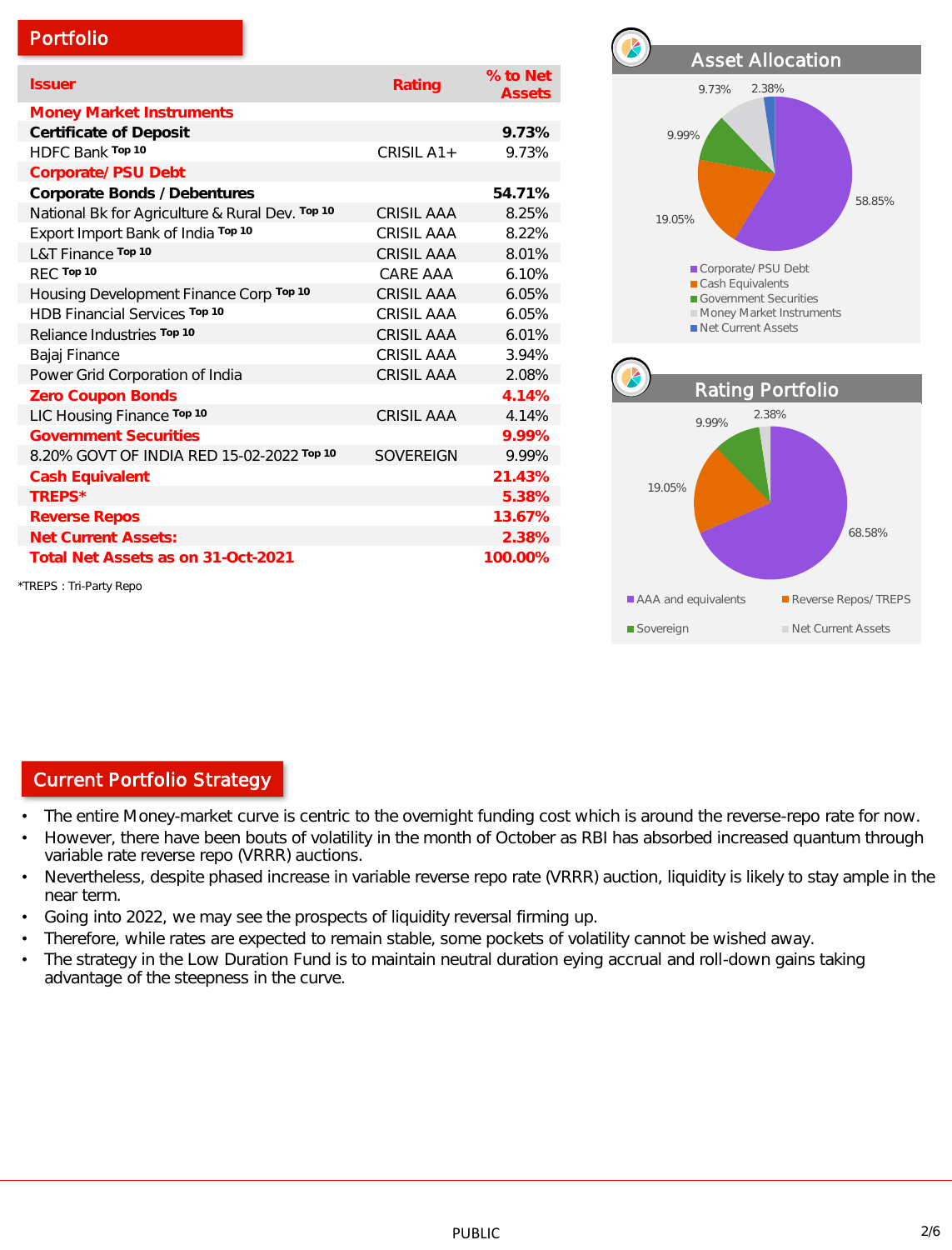### Rationale on existing credit exposures\* (Top 5)

- **1. HDFC Bank Ltd:** HDFC Bank is the largest private sector banks in India with total assets of Rs 17,53,941 crore as on June 30, 2021 (Rs 17,46,871 crore as on March 31, 2021), and a share of around 9% and 10% in system deposits and advances, respectively. Advances (net) and deposits were Rs 11,47,652 crore and Rs 13,45,829 crore, respectively, as on June 30, 2021 (Rs 11,32,837 crore and Rs 13,35,060 crore, respectively, as on March 31, 2021). Retail advances constituted 46% of total domestic advances as on June 30, 2021 (47% as on March 31, 2021). The bank is a market leader in the non-mortgage retail asset segments, such as commercial vehicles and car financing. It has also been expanding its geographical reach over the past few years; The bank has healthy capitalization, underpinned by sizeable net worth of Rs 2,12,488 crore as June 30, 2021 (Rs 2,03,721 crore as on March 31, 2021). The Tier-I capital adequacy ratio (CAR) and overall CAR (under Basel III) were 17.9% and 19.1%, respectively, as on June 30, 2021 (17.6% and 18.8%, respectively, as on March 31, 2021). The capital position was further strengthened, with the bank raising Rs 23,651 crore equity in fiscal 2019. Further, the bank raised USD 1 billion Additional tier I bonds (under Basel III) from overseas investors in August 2021. Net interest margin of the bank, at about 4.0- 4.2%, has consistently remained above industry average. Given the bank's higher proportion of retail segments and cost advantages that accrue from its resource profile, interest spread is likely to remain higher than industry levels.
- **2. National Bank for Agriculture and Rural Development:** Incorporated in 1982 under an Act of the Indian Parliament, NABARD is governed by the NABARD Act, 1981. NABARD shares supervisory functions with RBI in respect of co-operative banks (other than urban and primary co-operative banks) and regional rural banks (RRBs). GOI and Reserve Bank of India own 99.60 percent and 0.40 percent, respectively, of NABARD's equity share capital. The bank is the apex refinancing agency providing short- and long-term refinance to state cooperative agricultural and rural development banks, state cooperative banks, RRBs, commercial banks, and other financial institutions approved by RBI to augment credit flow for production and investment purposes in the agriculture and rural sectors.
- **3. EXIM Bank:** EXIM Bank is an entity incorporated under the Act of the Indian Parliament and owned by Government of India and acts as the principal financial institution coordinating activities of Indian institutions engaged in international trade finance. Exim provides project finance, working capital finance and short-term credit to exporters. Exim bank also extends line of credit facilities to sovereign governments, overseas financial institutions and regional development banks, to promote India's exports to trading partners. Such lines of credit have increased significantly in the recent past, increasing Exim bank's strategic importance. The standalone credit profile of EXIM bank is also supported by its strong capitalization levels. Government has consistently infused capital in Exim Bank. Also entity has demonstrated ability to raise wholesale funds at competitive rates both in domestic and international markets. Commands one of the best rates in international markets among Indian issuers given quasi-sovereign status. Further the company has raised funds in multiple currencies.
- **4. L&T Finance:** L&T Finance is the flag ship NBFC of the L&T group with a diversified lending model. The key strength emerges from strategic importance to the L&T group as a whole and expected support from ultimate parent L&T. Liquidity is very strong and asset quality is mangeable. While recent past performance of the industry has been under stress, this entity has been able to manage well with strong liquidity support. While operating environment will be challenging, company seems to be faring better than many peers in the sector given its diversified book and parentage.
- **5. HDFC Ltd:** HDFC is the largest housing finance company and along with banks like SBI and ICICI Bank, dominates the housing finance market in with a significant market share in total mortgages outstanding. Capitalization levels are comfortable and remain so going forward. The funding mix of the company is comfortable with bonds and debentures accounting for more than 50% of the overall borrowings. and deposits around 1/3rd of the overall mix. HDFC has relationship with over 30 banks and has healthy access to funding from mutual funds and insurance companies. Earnings profile is very strong, supported by healthy spreads and very good asset quality maintained over the years.

Source: HSBC Asset Management, India, Data as of 31 October 2021

<sup>\*</sup> The above information has been prepared by HSBC Asset Management (India) Private Limited (HSBC) for general information purposes only and does not constitute any investment research, investment advice or a recommendation to any reader of this content to buy or sell investments. Expressions of opinion are those of HSBC only and are subject to change without any prior intimation or notice. All information mentioned above (including that sourced from third parties), is obtained from sources HSBC, the third party believes to be reliable but which it has not independently verified and HSBC, the third party makes no guarantee, representation or warranty and accepts no responsibility or liability as to the accuracy or completeness of such information.